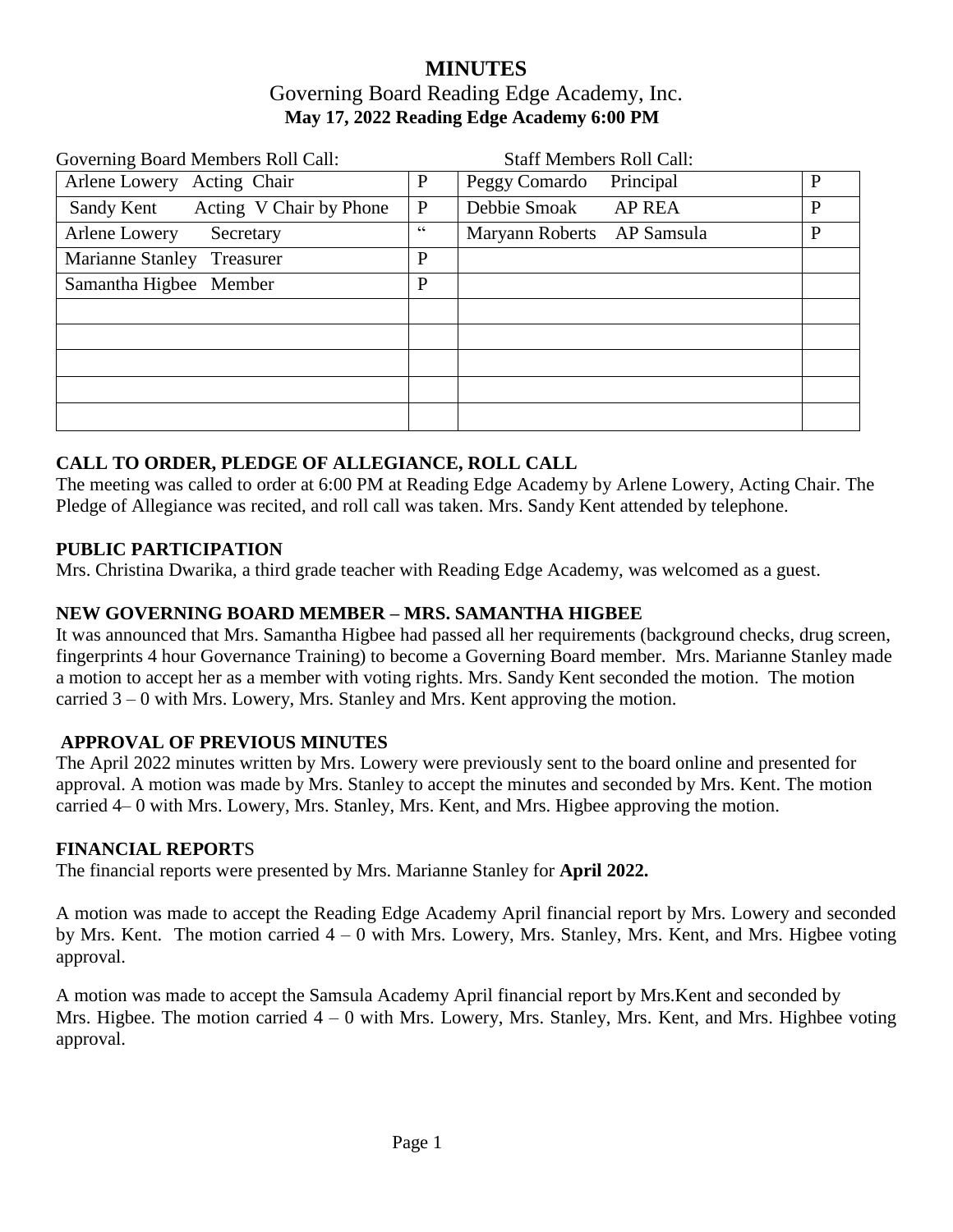Page 2

# **ASSISTANT PRINCIPAL'S REPORTS**

# **Reading Edge Academy**

Reading Edge Academy's enrollment is currently 311.

# **SAMULA ACADEMY by Mrs. Maryann Roberts**

**May 4-8, 2022** - Teacher Appreciation Week, Teachers enjoyed: goodie bags from the administration, a breakfast, "favorite things" from parents, PTA sponsored morning rally through the drop off line and a luncheon.

**May 2-3, 2022** – End of the year Teacher Evaluations.

**May 4, 2022** - Four teachers were honored a luncheon hosted by the Kiwanis Club. Each teacher applied for and received grants for variou8s projects. (Examples: Vegetable Garden, Wax Museum). Teachers were Mrs. Bronkie, Ms. King, Mr. Buboltz, and Mrs. Amirkhanova.

**May 10, 2022** – Southeast Volusia Threat Assessment Team Meeting (TAT)

**May 11, 2022** – Autism Training for Paraprofessionals as part of the DOJ settlement took place.

**May 13, 2022** - First grade field trip to the Reptile Discovery Center in Deland.

**May 19, 2022** – Canal Street Nights – Samsula Academy will have a table with information and goodies to promote the school.

# **FSA Testing and FCAT Science Testing took place on the dates listed below:**

- □ FSA Reading Grades 4-5 Session 1, Monday, May 2, 2022
- □ FSA Reading Grades 4-5 Session 2, Tuesday, May 3, 2022
- $\Box$  FSA Make up on Wednesday, May 4, 2022
- □ FSA Math Grades 4-5 Session 1, Thursday May 5, ,2022
- □ FSA Math Grades 4-5 Session 2, Friday May 6, 2022.
- □ FSA Math Grades 3 Session 1, Monday, May 9, 2022
- □ FSA Math Grades 3 Session 2, Tuesday, May 10, 2022
- $\Box$  FSA Make up on Wednesday, May 10, 2022
- □ FCAT Science Grades 5 Session 1, Thursday, May 12, ,2022
- □ FCAT Science Grade 5 Session 2, Friday, May 13, 2022.
- $\Box$  FCAT Make ups Monday, May 16 Thursday, May, 19

**May 20, 2022** - First grade will have their Fancy Nancy and Dapper Dan Celebration. Students read Fancy Nancy books in literature circles.

**May 24, 2022** - Guardian Appreciation Day. We will celebrate Mr. Bill.